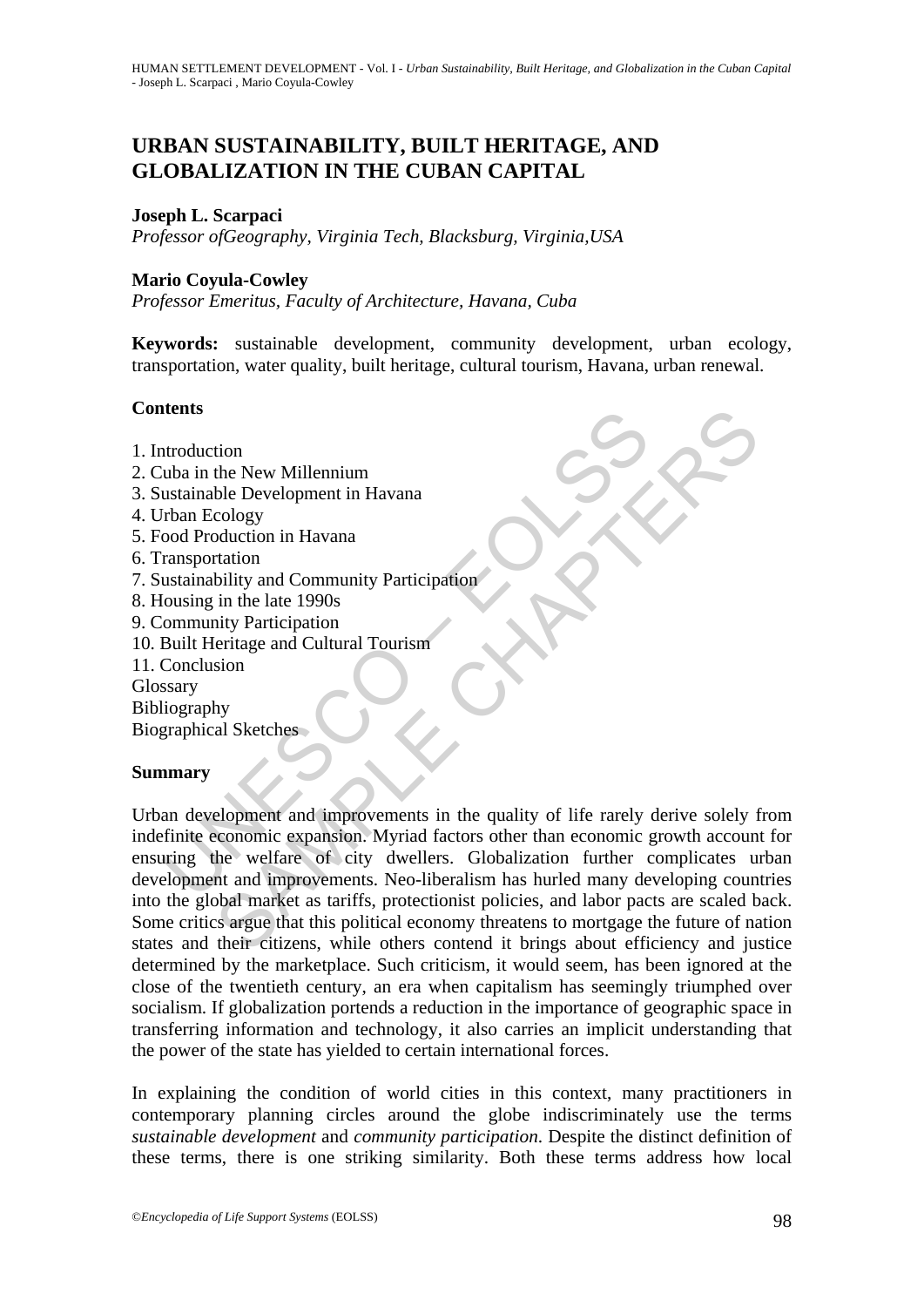communities manage the forces of globalization and try to control change that is instigated by forces beyond their borders, including the impact of policies and plans that start at all levels of government. This study examines these issues through the case study of Havana, Cuba's primate and capital city, which is coping in a world where Eastern European and Soviet trading partners no longer provide favorable terms of trade.

# **1. Introduction**

Urban development and improvements in the quality of life rarely derive solely from indefinite economic expansion. On the contrary, there is no such a thing as unlimited economic growth. Myriad factors other than economic growth account for ensuring the welfare of city dwellers. In explaining the condition of world cities, many practitioners in contemporary planning circles around the globe indiscriminately use the terms *sustainable development* and *community participation*. These terms address how local communities manage the forces of globalization and try to control change that is instigated by forces beyond their borders, including the impact of policies and plans that start at all levels of government. For a variety of reasons, the pace of change has hastened as a new world order conditioned by informatics now drives the global economy.

Contemporary planning circles around the globe indiscriminate ainable development and community participation. These terms imunities manage the forces of globalization and try to contragated by forces beyond their broders Neo-liberalism has hurled many developing countries into the global market as tariffs, protectionist policies, and labor pacts are scaled back. Some critics argue that this political economy threatens to mortgage the future of nation states and their citizens. Such criticism, it would seem, has been ignored at the close of the twentieth century, an era when capitalism has seemingly triumphed over socialism. If globalization portends a reduction in the importance of geographic space in transferring information and technology, it also carries an implicit understanding that the power of the state has yielded to certain international forces. To what extent are those events in force in Cuba?



Figure 1. Havana City Province Municipalities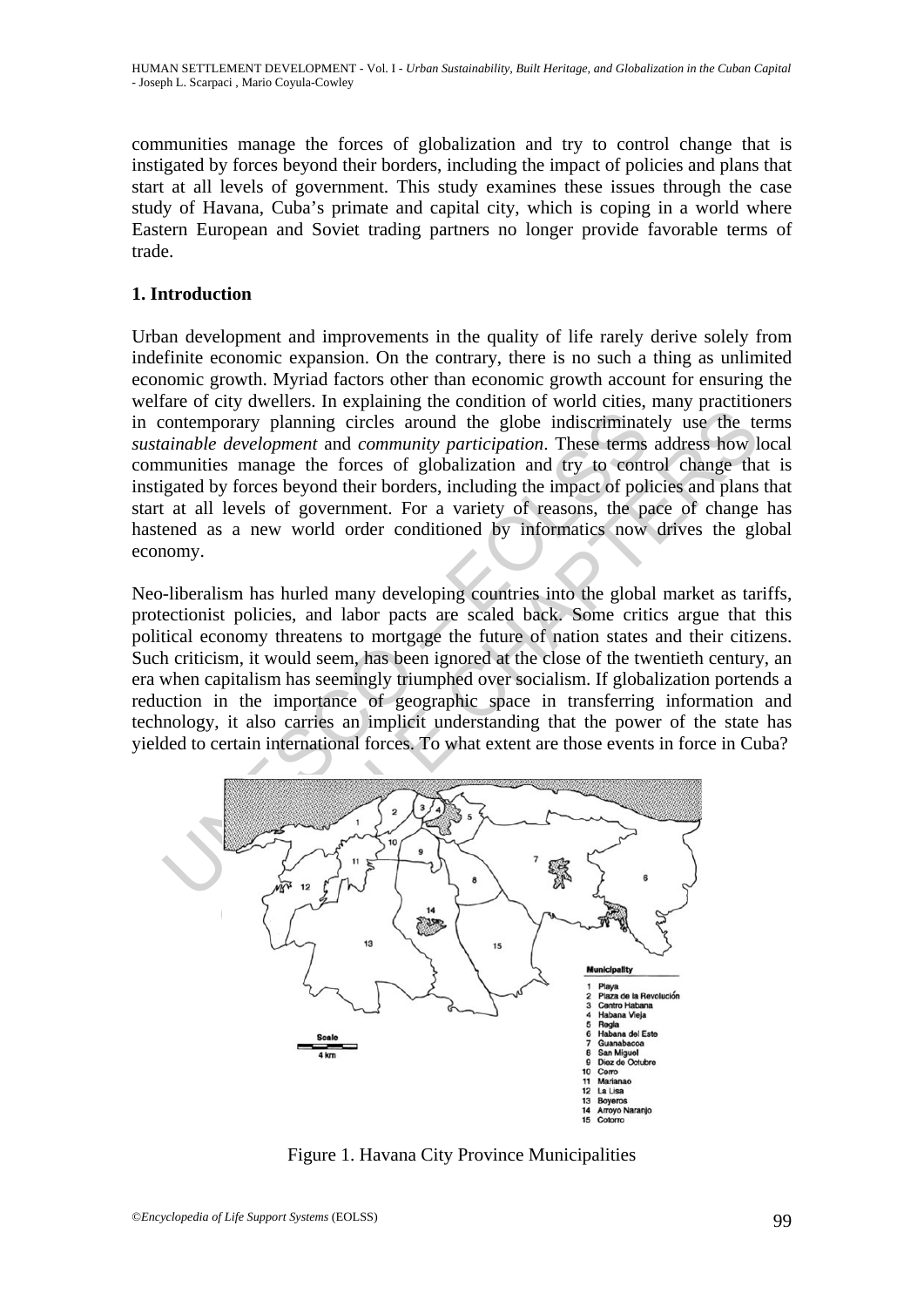In this brief chapter we explore this and related questions in the context of Havana, Cuba's prime and capital city. We begin with an overview of the Cuban economy in the post-Soviet Union era and identify selected ways that globalization is transforming the socialist state. The Havana case study is divided into two main sections. First, we present specific examples of urban sustainability: urban ecology, transportation, and community participation. Second, we rethink Havana's built heritage in Old Havana (*Habana Vieja*, Figure 1) and its attendant international tourism components. We aim to link this discussion of historic preservation and global tourism back to notions of urban sustainability. We begin with a brief review of Cuba's economy after its economic ties to the USSR were severed after 1989.

# **2. Cuba in the New Millennium**

a's economic difficulties bottomed out in the mid-1990s afte<br>nomic free-fall. Since 1994, Cuba's gross domestic product ha:<br>mm, thanks to belt-tightening (downsizing public works, tighter<br>fuels) and opening the economy to promic difficulties bottomed out in the mid-1990s after several year<br>free-fall. Since 1994, Cuba's gross domestic product has been in the<br>anks to bel-tightnening (downsizing public works, tighter allocation of<br>and opening Cuba's economic difficulties bottomed out in the mid-1990s after several years of economic free-fall. Since 1994, Cuba's gross domestic product has been in the plus column, thanks to belt-tightening (downsizing public works, tighter allocation of food and fuels) and opening the economy to foreign investment. The Cuban Central Bank reported that the economy grew by 6.2% in 1999, and there was a 5.6% growth in the year 2000. While impressive, that growth amounted only to 85% of the performance in 1989, which was the last "good" year before the onset of the "Special Period in a Time of Peace." This term refers to a wide array of structural adjustments Cuba faces after its traditional trading partners in the Soviet-bloc disappeared, thus forcing Cuba to enter into more international market transactions with new goods and services, and new partners. By the late 1990s, modest economic growth had virtually eliminated the blackouts that had been commonplace in the capital city earlier in the decade.

To be sure, long gone are the halcyon days of Soviet-Cuban relations when sugar and petroleum were exchanged in equal amounts of one ton. This was also a time when Soviet indirect subsidies to Cuba reached nearly \$5 million daily. Subsidies were critical, especially in light of the U.S. trade embargo that has been in place since 1962. When Russian President Vladimir Putin visited Havana in December 2000 – the first Russian leader to visit the island in decades -- he offered only a mere \$50 million in low-interest loans to the Cuban government. Like Cuba, Russia faces pressures from the U.S. Congress to implement certain changes. One U.S. demand is that Russia withdraws its listening facility that it allegedly operates in Lourdes, Cuba, just outside Havana. The dawn of the new millennium makes it clear, then, that the Cuban economy is squarely in the current of the world economy, and that vestiges of the Cold War linger.

By the year 2001, the pervasive weight of the dollar in the Cuban economy was more striking than ever. In a short eight-year period since the dollar became decriminalized, the circulation of hard currency has left an indelible mark on the streets of the capital, not the least because thousands of workers are now self-employed. The state dollar stores, once the exclusive domain of foreigners and diplomats, are now packed with Cubans purchasing general goods. These Cubans' dollars come from a legalized dollar economy, as well as hard currency earned in tourism and remittances sent by expatriates from abroad. Estimates are that between \$800 million and \$1 billion dollars reach the island annually in the form of remittances. Such a figure rivals the revenues generated from tourism but without the "leakage" of those tourist dollars that are used to pay for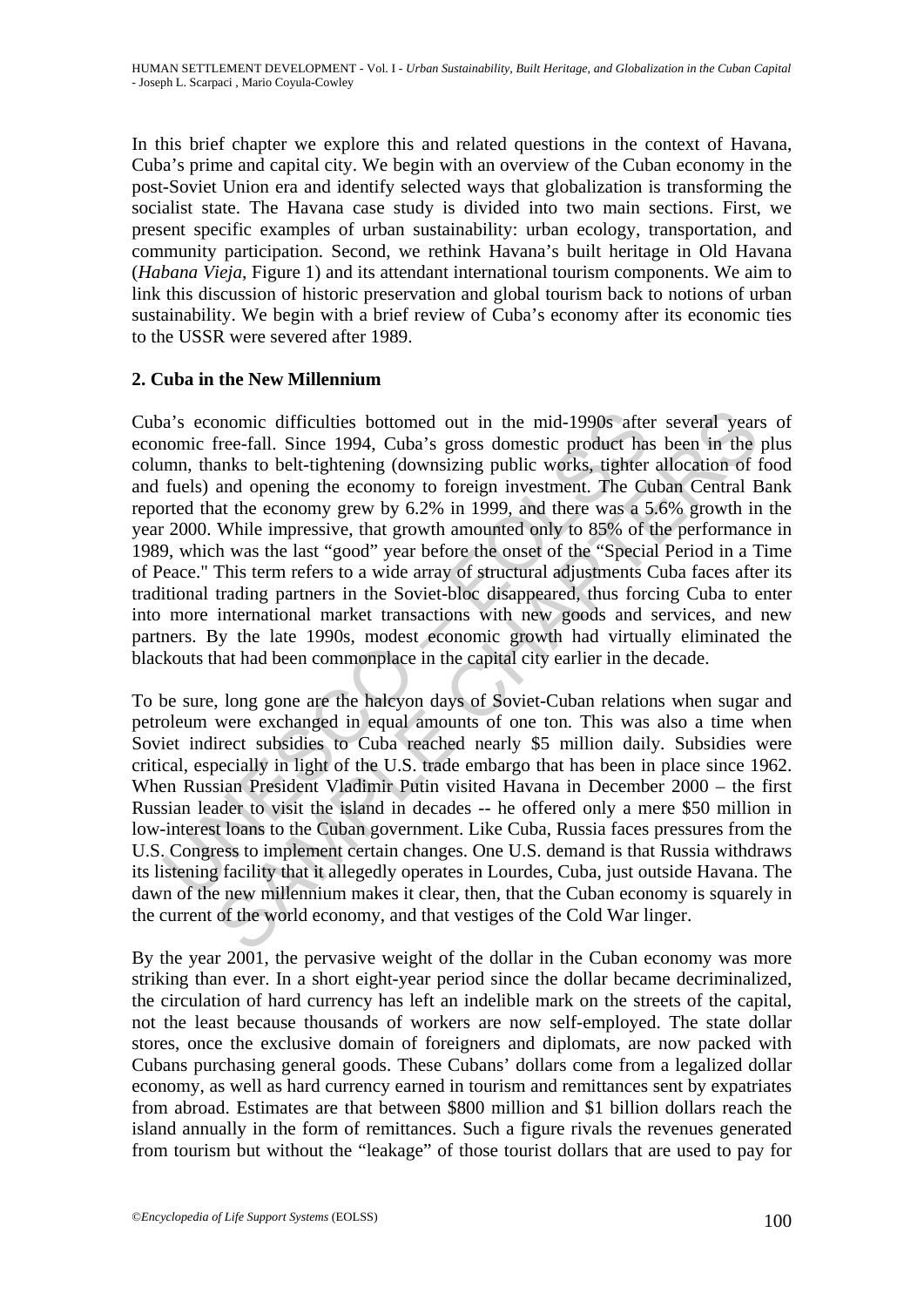imported goods. Indeed, Havana today reveals two economies: one confined to the ration book (*libreta*) and the peso economy, and another bolstered by dollars.

Reverting to a comparative advantage model of Caribbean tourism, but with an architectural focus, tourism in the old quarters of Havana became an important tool for economic development. Although UNESCO declared Old Havana a World Heritage Site in 1982, it was not until the 1990s that this rich heritage became a major economic development tool. How this strategy of heritage tourism contributes to sustainable development is a topic we address in the next section.

# **3. Sustainable Development in Havana**

At the close of the twentieth century, the literature on planning and sustainability theory for local benefit had grown tremendously in theoretical scope and was enriched by detailed case studies. Planning theory had shifted from what might be labeled a modernist or Newtonian social context to a more interactive view of human behavior and nature. This thinking is premised on the notion that, increasingly, advances in biophysical sciences are grounded in nonlinear, complex conceptualizations of development, and less compartmentalized and predictable than conventional approaches in planning.

local benefit had grown tremendously in theoretical scope and<br>iled case studies. Planning theory had shifted from what m<br>lernist or Newtonian social context to a more interactive view o<br>nature. This thinking is premised on or an interded to determine the comparison of the schemes of the phase of the phase and the phase studies. Planning theory had shifted from what might be labele ase studies. Planning theory had shifted from what might be l This thinking is part of what may loosely be referred to as a basic tenet of the sustainability and development literature. Accordingly, conceptualizing growth-oriented approaches as the only definite outcome of modern society is no longer the only paradigm in the economic development game. Other alternative approaches include the Human Development Index used by the United Nations Development Program, which includes quality of life measures beyond conventional economic data. Such thinking is especially germane in the Cuban context. On the one hand, it strives to ensure a modicum of shelter, health, education, and welfare benefits. On the other hand, the socialist leadership has confronted the harsh reality of an erosion in material well-being since the outset of the "Special Period in a Time of Peace" (1990 onwards).

Does the application of this new way of thinking, as some argue, serve only as a smokescreen to obfuscate the economic problems of Cuba since 1990? At one level, at least, Havana's generous allocation of green and sports area space per habitant (10.4 square meters per inhabitant) lends itself to what some analysts call "green social theory," where a low population density (under 300 persons per hectare) enables local government to plan and "design with nature." Indeed, thinking about a "new ecology" has not been lost on the Cuban socialist leadership as evidenced by numerous international conferences held in Havana on sustainability, environmental management, and globalization. Regrettably, though, the surge in linking a critical theory into public policy and planning practice occurred precisely during Cuba's abrupt launch into the world economy in the 1990s.

Elsewhere in Latin America, nongovernmental organizations (NGOs) have appeared as intermediary agents to link civil society with state power, or they provide goods and services where the state cannot or will not venture. In Cuba, however, NGOs have trodden a narrower path, partly because the leadership has concerns that counter-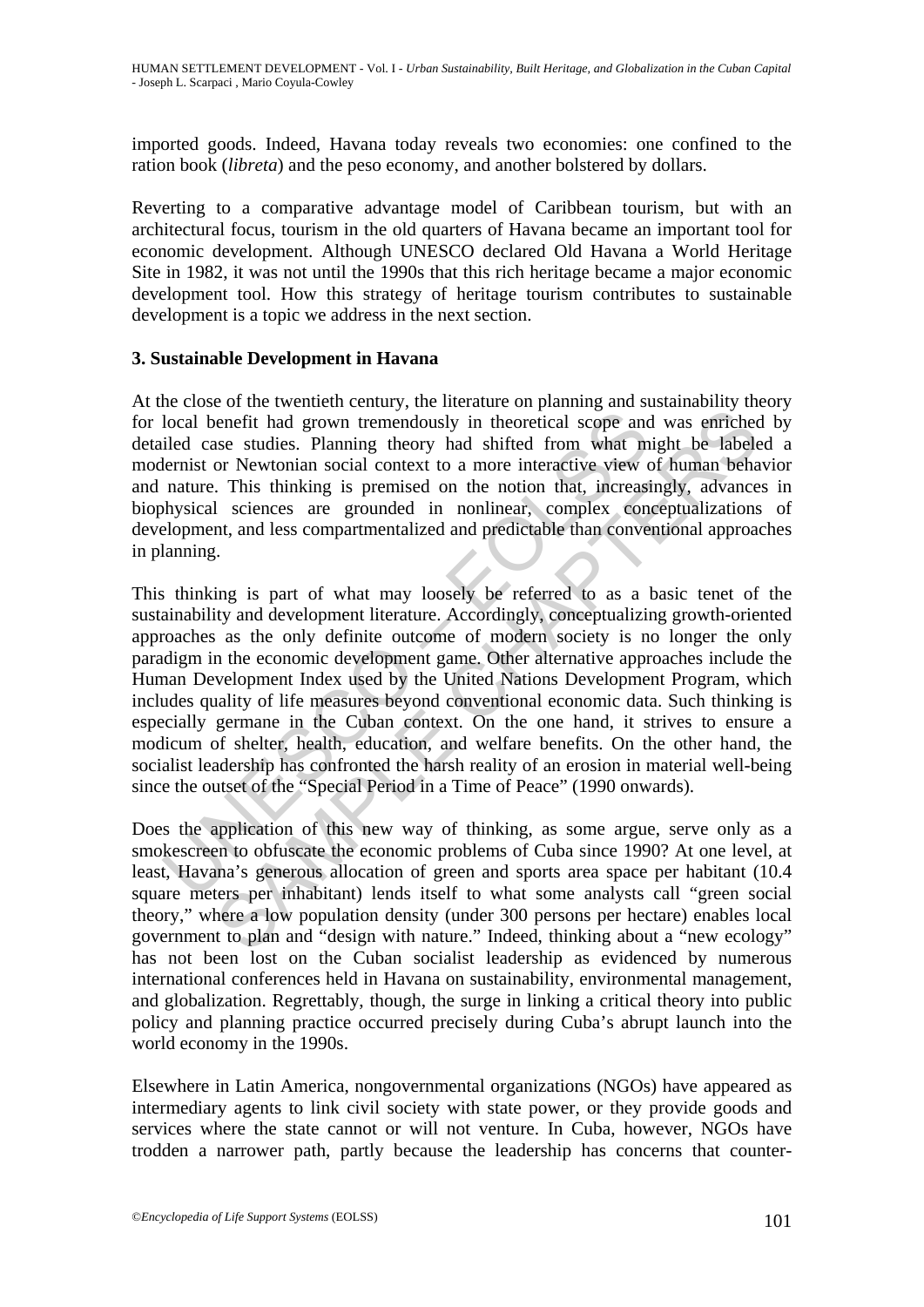revolutionary ideas will permeate civil society. As well, the leadership is convinced that limited market reforms are not a transition to capitalism. Instead, the opening up to the market will perfect Cuban socialism in a post-Soviet Union trading bloc era. While discussions about "discursive democracy" have received a good deal of attention outside Cuba, civil society in Cuba is largely tethered to the state through mass organizations. These include the Committees for the Defense of the Revolution, the Cuban Federation of Women, and the Cuban Communist Party Change. Nevertheless, some notable NGOs that exercise relative autonomy include Habitat-Cuba, Fundación Fernando Ortiz, Centro Martin Luther King, and the Catholic Church's Caritas.

e allocation of basic social services (housing, subsidized food,<br>ces, and health care) offered a widely accepted high quality<br>vever, that scenario had changed because of a lack of public reso<br>of limited free enterprise in infrontraination of basic social services (housing, subsidized food, education, can<br>ation of basic social services (housing, subsidized food, education, can<br>d health care) offered a widely accepted high quality of life. By Cuba's changing political economy has rekindled discussions about the responsibilities and privileges of individuals compared to the broader collective good. In the workplace, the trade-off between material and moral incentives is paramount. Until the 1980s, the state allocation of basic social services (housing, subsidized food, education, career choices, and health care) offered a widely accepted high quality of life. By 2001, however, that scenario had changed because of a lack of public resources. The opening up of limited free enterprise in the 1990s meant that working a few days as a tourist guide can be potentially more remunerative than working as a highly trained specialist in the engineering or biomedical fields. In 1999, police officers around the country received a hefty pay rise (approximately 700 pesos monthly compared to an average worker's income of about 250 pesos). Therefore, the police earn more than physicians, college professors, and most other state employees. Still, such a substantial rise may mean little improvement in the real purchasing power of the police. Across the board salary increases might also trigger inflation.

The allure of working in Havana is well represented by the undocumented migration of unemployed workers from the eastern provinces to the nation's capital. Periodically, the authorities round up Cubans from Santiago, Holguín, Granma, and Guatánamo provinces (referred to popularly as *palestinos* because of their "near eastern" and/or "homeless" origin) and are sent back. Migration pressures such as these exacerbate crowding, especially in Habana Vieja where the 85 000 resident population should be close to half that amount, according to physical planners. The population density and poor living conditions are even more critical in Centro Habana. Thus, political economy, work, migration, and quality of life issues are interconnected in complex but striking ways.

# **4. Urban Ecology**

Until the Special Period, migration to the capital city was relatively low. For the first three decades of the revolution, the rate of population growth in Havana was lower than the rest of the nation. That situation has reversed. Havana is now the preferred migration destination for many Cubans across the island. A law was passed in 1997 to prevent internal migration to Havana, and the exacerbation of Havana's position as Cuba's primate city. Accordingly, the implications for environmental quality in the nation's capital are important. In several ways, Havana seems relatively unscathed by population pressures. Since 1959, its population has doubled from 1.1 million to 2.2 million in 2001. Few Latin American capital cities can boast such a low rate of growth. However, such low growth derived from a conscious effort to build up new or improved rural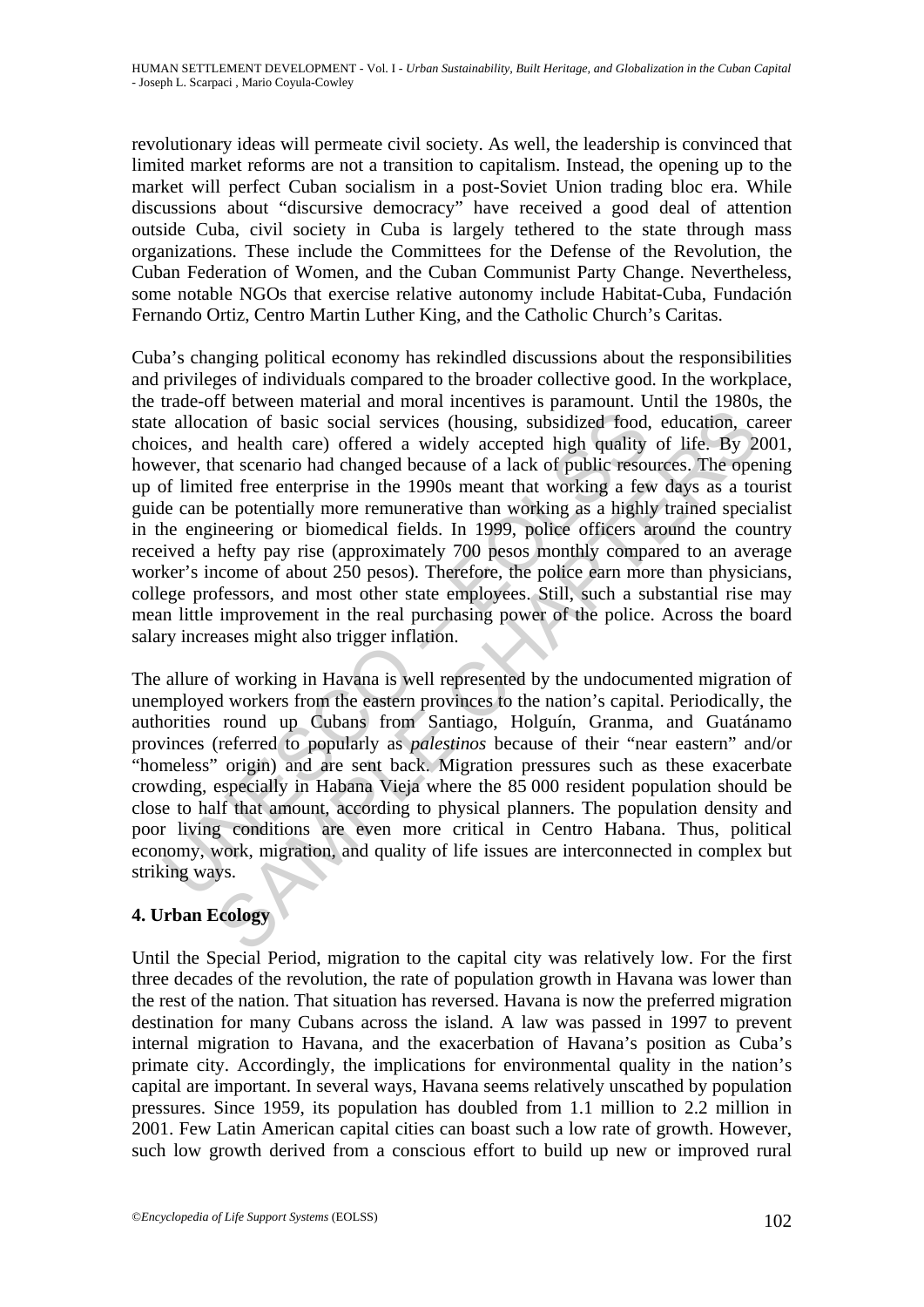villages, sugar towns, and provincial capitals after the Triumph of the Revolution in 1959. Much of this development came at the "expense" of Havana, which was perceived by the socialist leadership as the principal culprit during centuries of exploitation and parasitic growth. Both the national government headquartered there and elites siphoned off wealth and public resources at the expense of the rest of the nation. When development efforts again focused on the capital in the 1990s, the strains of an aging infrastructure were all too apparent.

or civil engineering problems. Another aquifer in the metropolitation<br>fer which, unlike the Cuenca Sur, is a closed aquifer (e.g. does no<br>Vento Aquifer is underground and feeds the old Albear Aque<br>ether, they are part of t engineering problems. Another approach encomplishm area is the V<br>engineering problems. Another aquifer in the metropolitan area is the V<br>cich, unlike the Cuenca Sur, is a closed aquifer (e.g. does not open to the entangen Water is the principal ecological challenge in Havana. Despite low rates of population growth, drilling and pumping have increased in the Cuenca Sur aquifer south of the city. Truck farming south of Havana has also placed greater demands for irrigation. Because the aquifer opens to the southern coast, this increased demand for water has led to saltwater intrusion into the subterranean strata of permeable rocks. The situation portends major civil engineering problems. Another aquifer in the metropolitan area is the Vento aquifer which, unlike the Cuenca Sur, is a closed aquifer (e.g. does not open to the sea). The Vento Aquifer is underground and feeds the old Albear Aqueduct (1858-1893). Together, they are part of the Almendares Basin. In the colonial era, water from the Almendares River was raised by the Husillo Dam and then traveled through a canal that approximates Zanja (Canal) Street. That was the first water supply system (1566-1592) made by Europeans in America. Residential, commercial, and industrial development over the Vento reduces water filtering down into the substrata. Accordingly, urbanization and development to the south of Havana should be restricted in order to continue nurturing this aquifer.

There is also concern about fresh-water leakage through the city's distribution network, a geologically risky event in a limestone (karst) area whose bedrock can be dissolved by fresh water. The Albear water system, heralded in 1878 for its state-of-the art design, was built for a city with a projected population of half a million residents. Today, four times as many *habaneros* rely on the original system and subsequent additions to it. Old water mains and secondary lines leak, which saps about 45% of the water flow and poses a pollution threat. Additionally, the distribution of the water is energy inefficient. Low pressure in the main water lines means that many buildings require separate electric pumps for getting water into rooftop tanks from basement cisterns, and affects the quality of the delivery system.

Water purification and waste treatment are related maladies. Engineers inaugurated a sewer system in 1913 for 600 000 inhabitants, which was twice as large as the city's population at that time. . Today, that same system must service 2.1 million residents. Raw sewage is pumped through a tunnel under the bay and emptied into the Florida Straits, barely a kilometer off the beautiful seaside promenade, the Malecón. The other half of the population depends on septic tanks or discharges wastewater into open-air ditches, creeks, and rivers. Perhaps no body of water has borne the malaise of this environmental impact more than the city's harbor. Illegal connections to the storm water system send sewage into the bay. Two rivers that flow into the bay --Luyanó and Martín Pérez-- collect residential and industrial wastewater from the southern municipalities. The back-bay refineries and plants of Regla aggravate water quality because of petrochemical wastes. Although the narrow entrance to the bag-shaped bay offers protection from hurricanes and once allowed El Morro and La Punta fortresses to guard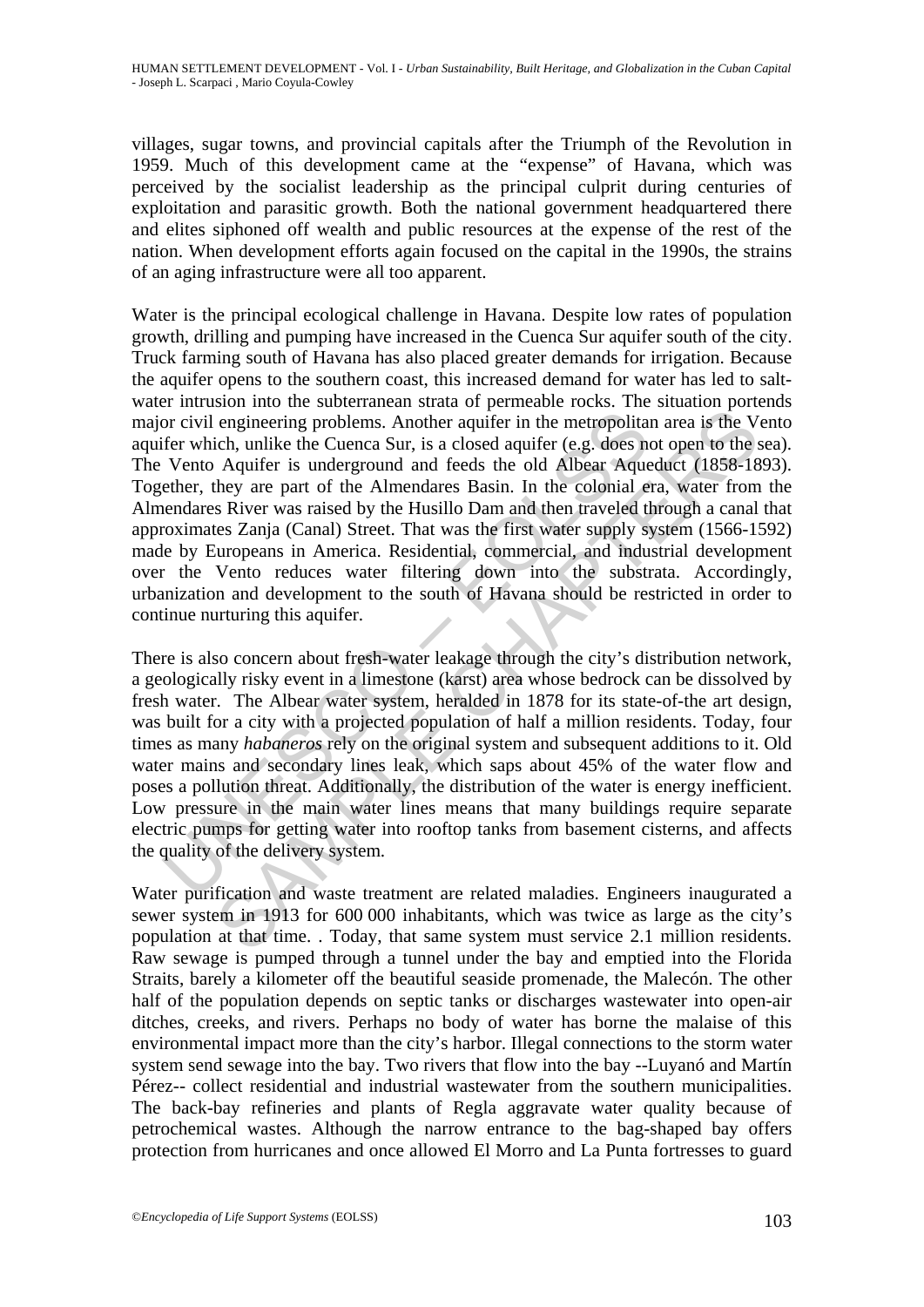the city and ships, the bay's geomorphology is not friendly to environmental clean up. Because of the convoluted shape of the bay, it takes about six days for ocean water to circulate once through the bay. Consequently, the ability naturally to rid Havana Bay of dirty effluent is a slow process. Ironically, this may help maintain a reasonably clean stretch of fine beaches in eastern Havana.

is the plumes of smoke that streak across the sky from the smolencies and the antiquated electrical plant, Tallapiedra. Although the streak in the smoke, the levels of high-sulfur petroleum exhalem air filters and scrubber In the antiquated electrical plant, Tallapiedra. Although the Trade Wellmes of smoke that streak across the sky from the smokestacks of the monder, the levels of hin-sulf pregness the monder, the levels of film-sulf prefo Approaching Havana by water reveals causes for both joy and concern. On the one hand, the city skyline is strikingly beautiful. Its low-lying beige fabric (currently distorted by inappropriate and poor paint jobs) reveals centuries of uniform building codes. Only a cluster of skyscrapers from the 1950s disrupts the skyline. One can appreciate what tourists during the first half of the twentieth century felt when they approached the city by steamship from the ports of Spain, New Orleans, Tampa, Miami, Jacksonville, Baltimore, New York, and Boston. On the other hand, today one cannot miss the plumes of smoke that streak across the sky from the smokestacks of the oil refineries and the antiquated electrical plant, Tallapiedra. Although the Trade Winds quickly disperse the smoke, the levels of high-sulfur petroleum exhaust and the lack of modern air filters and scrubbers are at once evident. An ongoing study by the UNDP and several Cuban agencies (State Group for the Preservation and Development of the Bay, Institute for Transport Research, Ministry of Science, Technology and Environment) aims to clean the bay and has brought some modest improvements in water quality. In fact, recently the long-forgotten presence of fish within the bay has reappeared. Discussions about the eventual phasing-out of the refineries are also starting, helped by the fact that there is a more modern and energy-efficient refinery at the port of Cienfuegos on the island's south-central coast. Nonetheless, the removal implies a large investment that is unlikely in the short term. A more realistic possibility entails the phasing out of the old Tallapiedra and Regla thermoelectric plants. In 2004, authorities began dismantling the Regla plant and Tallapiedra was used only when other facilities failed. In that same year, several oil-burning plants fell into disrepair and diminished the nation's electrical output. Blackouts once again beleaguered Havana and the rest of the nation in late 2004, and several hotels and industries closed to ensure supply to the population.



TO ACCESS ALL THE **27 PAGES** OF THIS CHAPTER, Visit: [http://www.eolss.net/Eolss-sampleAllChapter.aspx](https://www.eolss.net/ebooklib/sc_cart.aspx?File=E1-18-01-01)

#### **Bibliography**

Burr, C. (1999). Capitalism: Cuban Style. *Fortune*, March 1 (International Edition) 72-74. [This is one journalist's account of how Habaguanex operates, written for an international business audience].

CEPAL (Comisión Económica para América Latina y el Caribe). La Economía Cubana. Reformas *Estructurales y Desempeño en los 90*. Santiago, Chile: CEPAL. [An in-depth analysis of the island's economy as assessed by the Latin American economic branch of the United Nations].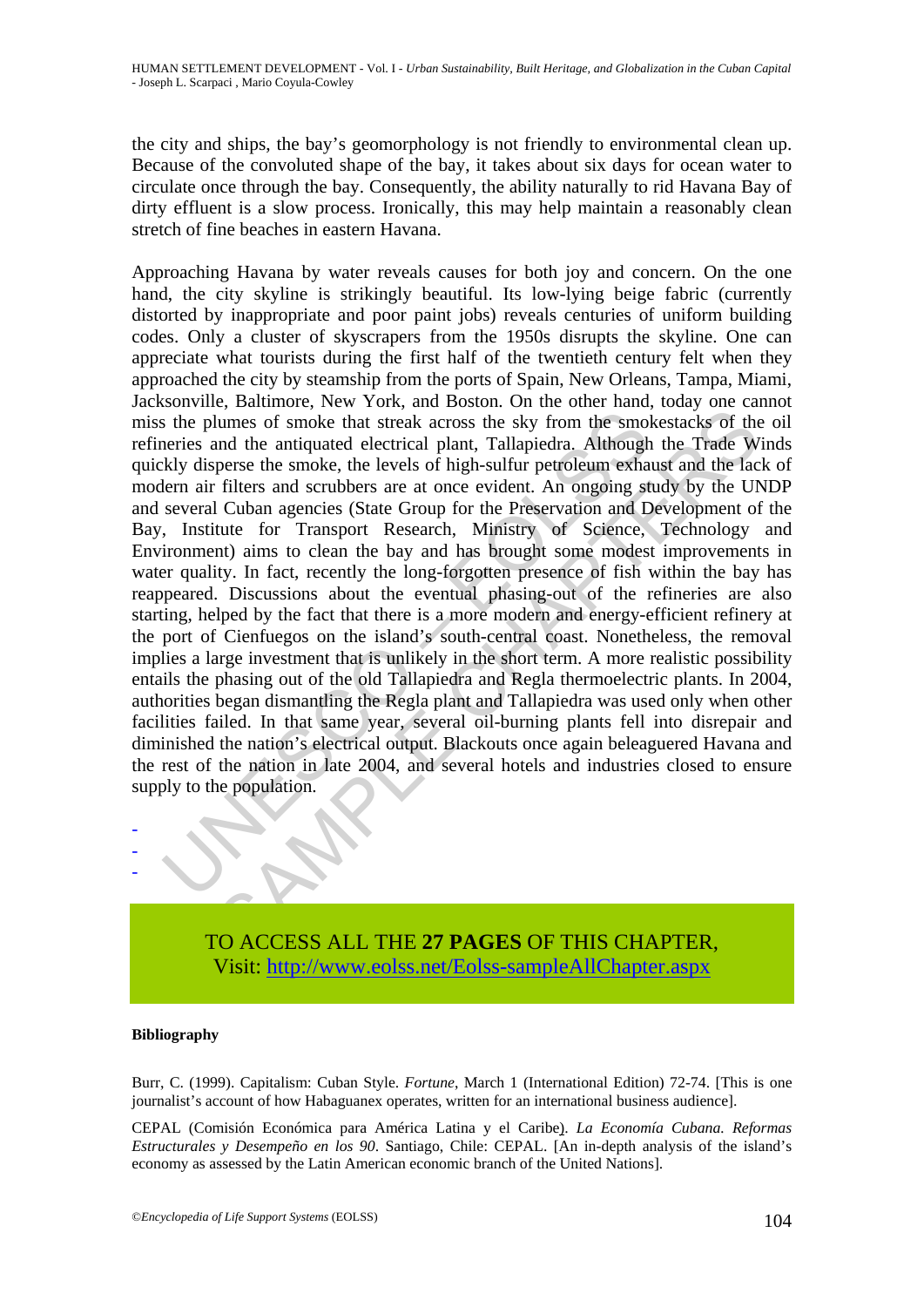Collado, R., Mauri, S., and Coipel, M. (1996). Revitalización Urbana, Desarrollo Social y Participación: La Experiencia en el Barrio San Isidro (Urban Revitalization, Social Development and Participation: The Experience in San Isidro Neighborhood). *Participación Social: Desarrollo Urbano y Comunitario* (Social participation: Urban and Community development). (eds. R. Dávalos and A. Vázquez), 106-118. Havana, Cuba: Universidad de La Habana. [A case study of what urban renewal means to the residents in the southern part of Old Havana].

Coyula, M. (2000). La Arquitectura Habanera en el 2000 Vista desde el Futuro. *Revista Bimestre Cubana*, LXXXVII(12). [Writing in 1999 on the future year 2000 as seen from 2001, this paper playfully deals with many challenges such as land use and legislation, teaching, architectural competitions, and cultural identity facing foreign investment and the rise of a poor nouveau riche subculture in the built environment].

Díaz-Briquets, S, and Pérez-López, J (eds). (2000). *Conquering Nature: The Environmental Legacy of Socialism in Cuba,* Pittsburgh, PA: University of Pittsburgh Press. [This is a study of the island's environmental policies and record based on secondary sources].

Leal, E. (1996). *Viaje en la Memoria*. Havana, Cuba: Oficina del Historiador de la Ciudad. [This is a richly illustrated analysis of the architecture and urban renewal projects that Habaguanex has proposed for Old Havana].

Peters, P. and Scarpaci, J. (1998). *Cuban Entrepreneurs: Five Years of Small-scale Capitalism*. Arlington, VA: Alexis de Tocqueville Institute. [Results of interviews with 152 self-employed workers in Havana City and Pinar del Provinces about their achievements and hopes].

Rodríguez, E.L. (2000). *The Havana Guide.* New York: Princeton Architectural Press. [A largely pictorial and encyclopedic review of major modern buildings built in Havana during the early twentieth century].

Scarpaci, J. (2000). Reshaping *Habana Vieja*: Revitalization, Historic Preservation, and Restructuring in the Socialist City. *Urban Geography* 21: 724-744. [An essay about historic preservation in Havana, as part of a special volume devoted to socialist cities in Poland, China, and Vietnam in the post-Soviet era].

Scarpaci, J., Segre, R., and Coyula, M. (2002). *Havana: Two Faces of the Antillean Metropolis.* Chapel Hill, NC: University of North Carolina Press. [This is a comprehensive analysis of nearly five hundred years of Havana's urban geography, planning, urban design, and architecture, with special emphasis on the contemporary period].

#### **Biographical Sketches**

, E. (1996). *Viaje en la Memoria*. Havana, Cuba: Oficina del Historiador de illustrated analysis of the architecture and urban renewal projects that Habage<br>Havanal.<br>
S., P. and Scarpaci, J. (1998). *Cuban Entrepreneurs: F* 36). *Viaje en la Memoria*. Havana, Cuba: Oficina del Historiador de la Ciudad. [This<br>
relate analysis of the architecture and urban renewal projects that Habaguanex has propose<br>
1. Scarpaci, J. (1998). *Cuban Entrepreneu* **Joseph L. Scarpaci** is Professor of Geography at Virginia Tech, Blacksburg, Virginia, United States. He has conducted eighty-four months of field research in Latin America in which forty-three visits to Cuba have been made since 1990. Along with Mario Coyula and Roberto Segre, he is the co-author of *Havana: Two Faces of the Antillean Metropolis* (2002), recipient of a Choice Academic Book Award. He has authored seven books and over sixty articles and book chapters on Latin American urbanization, social policy, and historic preservation. His recent book, *Barrios and Plazas: Globalization and Heritage Tourism in the Latin American Centro Histórico* (2005, University of Arizona Press) assesses how globalization is transforming heritage tourism in Spanish American historic neighborhoods. His research has been funded by the National Science Foundation, National Institutes of Health, Fulbright, and the Social Science Research Council. In 2004 the Conference of Latinamericanist Geographers awarded him the Carl O. Sauer Distinguished Scholarship Award. That same year Virginia Tech named him the recipient of the Almuni Award for Excellence in International Programs.

**Dr. Coyula-Cowley** is an architect, urban designer, and author. He is Professor Emeritus in the Faculty of Architecture, José A. Echeverría University Center (CUJAE) and also a consultant and former director of the Group for the Integral Development of Havana. Along with these positions he was also the former director of the School of Architecture, CUJAE; of the Architecture and Urbanism department of Havana City; and first president of Havana´s Landmarks Commission. In 2001 he received the National Prize of Architecture and the National Habitat Prize in 2004. He was the co-author of two contest-winning monuments, both receiving in 1990 the SIARIN prize, "30 Years of Cuban Revolutionary Architecture." He co-authored the book *Havana: Two Faces of the Antillean Metropolis* that received the American Library Association's Choice prize for Outstanding Academic Books, and authored and co-authored five